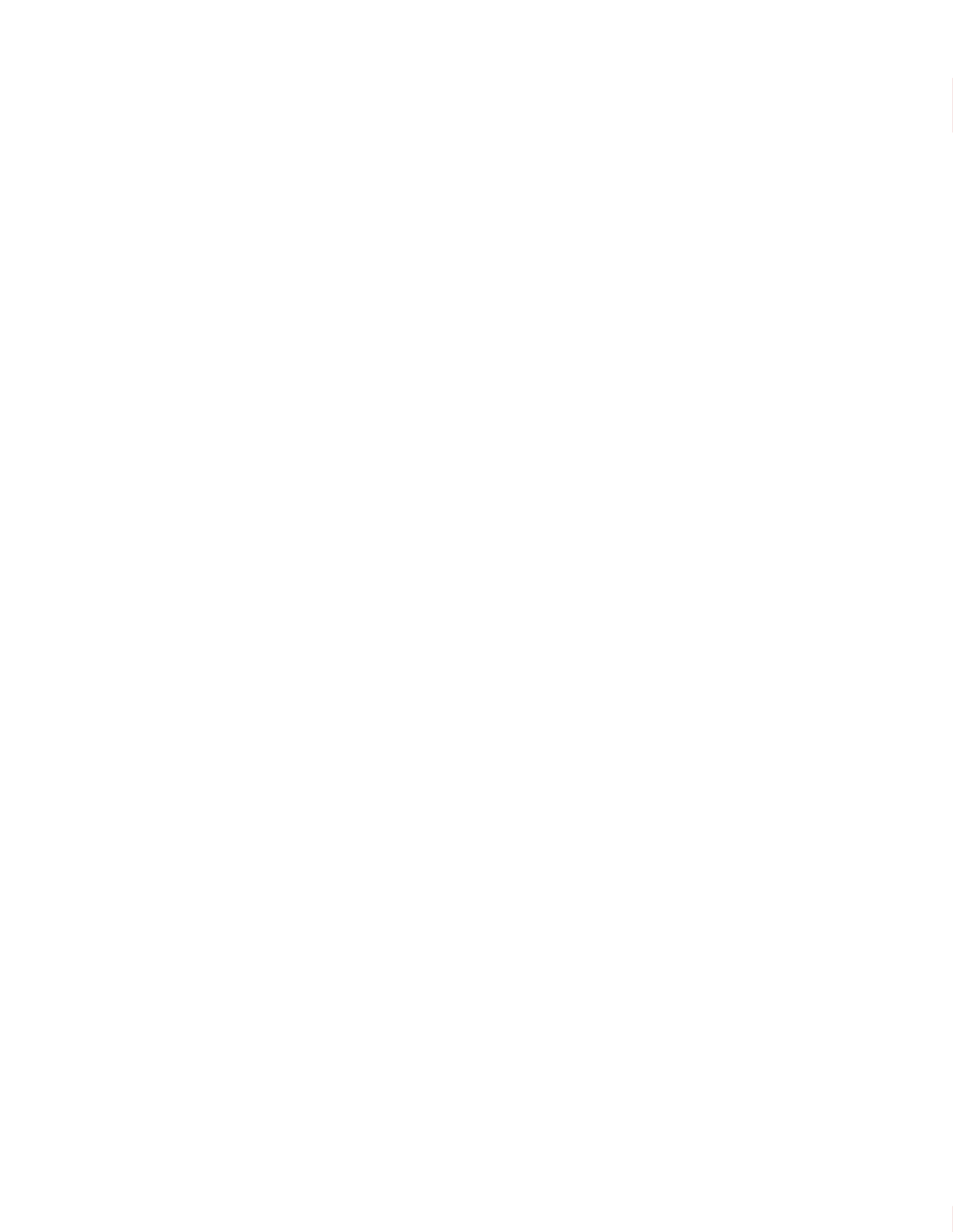

## **www.paladinations.com**

# Auger Drives - D450, X900, X1500

| <b>Specifications</b><br>D450                     |          |                    |
|---------------------------------------------------|----------|--------------------|
| Maximum auger diameter                            | 12"      | 305 mm             |
| Minimum hydraulic flow                            | 5 GPM    | <b>19 LPM</b>      |
| Maximum hydraulic flow                            | 10 GPM   | <b>38 LPM</b>      |
| <b>Maximum Continuous</b><br><b>Operating PSI</b> | 3000 PSI | 207 <sub>bar</sub> |
| Output shaft options                              | 2" round | $51 \text{ mm}$    |
|                                                   |          |                    |

| <b>Output Speed</b> |               |                |  |  |  |
|---------------------|---------------|----------------|--|--|--|
| Flow                | Speed         |                |  |  |  |
| 5 GPM               | 19 LPM        | 65 RPM         |  |  |  |
| 6 GPM               | 23 LPM        | <b>78 RPM</b>  |  |  |  |
| 7 GPM               | <b>26 LPM</b> | 91 RPM         |  |  |  |
| 8 GPM               | <b>30 LPM</b> | <b>104 RPM</b> |  |  |  |
| 9 GPM               | <b>34 LPM</b> | <b>117 RPM</b> |  |  |  |
| 10 GPM              | <b>38 LPM</b> | <b>130 RPM</b> |  |  |  |

Output Speed

Flow Speed 8 GPM 30 LPM 61 RPM 10 GPM 38 LPM 76 RPM 12 GPM | 45 LPM | 91 RPM 14 GPM | 53 LPM | 106 RPM 16 GPM | 61 LPM | 121 RPM

| <b>Output Torque</b> |                |               |             |
|----------------------|----------------|---------------|-------------|
|                      | Pressure       |               | Torque      |
| 2000 PSI             | <b>138 BAR</b> | 470 lb. ft.   | 637 N. m.   |
| 2500 PSI             | <b>172 BAR</b> | 587 lb. ft.   | 796 N.m.    |
| 3000 PSI             | <b>207 BAR</b> | $516$ lb. ft. | $700$ N, m. |



Pressure | Torque 2000 PSI | 138 BAR | 671 lb. ft. | 910 N. m. 2500 PSI | 172 BAR | 849 lb. ft. | 1151 N. m. 3000 PSI | 207 BAR | 1029 lb. ft. | 1395 N. m.

Output Torque

| <b>Specifications</b>                             | X900 (Planetary) |               |
|---------------------------------------------------|------------------|---------------|
| Maximum auger diameter                            | 15"              | 381 mm        |
| Minimum hydraulic flow                            | 8 GPM            | 23 LPM        |
| Maximum hydraulic flow                            | <b>16 GPM</b>    | <b>57 LPM</b> |
| <b>Maximum Continuous</b><br><b>Operating PSI</b> | 3000 PSI         | $207b$ ar     |
| Output shaft options                              | 2 9/16"<br>round | 65 mm         |

| Specifications X1500 (Planetary)                  |                  |               |
|---------------------------------------------------|------------------|---------------|
| Maximum auger diameter                            | 30"              | 762 mm        |
| Minimum hydraulic flow                            | 8 GPM            | <b>30 LPM</b> |
| Maximum hydraulic flow                            | 16 GPM           | 61 LPM        |
| <b>Maximum Continuous</b><br><b>Operating PSI</b> | 3000 PSI         | $207b$ ar     |
| Output shaft options                              | 2 9/16"<br>round | 65 mm         |

#### D450 Features:

- direct drive
- maximum output torque 704 lb-ft.
- 12" maximum auger diameter
- 2" round output shaft
- 2 year comprehensive warranty

# X900 Features:

- available for mini loaders
- maximum output torque 1,029 lb-ft.
- 2-9/16" round output shaft
- dual pivot with lockout pin to single pivot
- maximum 3,000 PSI
- 15" maximum auger diameter
- 2 year comprehensive warranty
- 5 year warranty on planetary

#### X1500 Features:

- available for mini loaders
- maximum output torque 1,998 lb-ft.
- 2-9/16" round output shaft
- dual pivot with lockout pin to single pivot
- maximum 3,000 PSI
- 30" maximum auger diameter
- 2 year comprehensive warranty
- 5 year warranty on planetary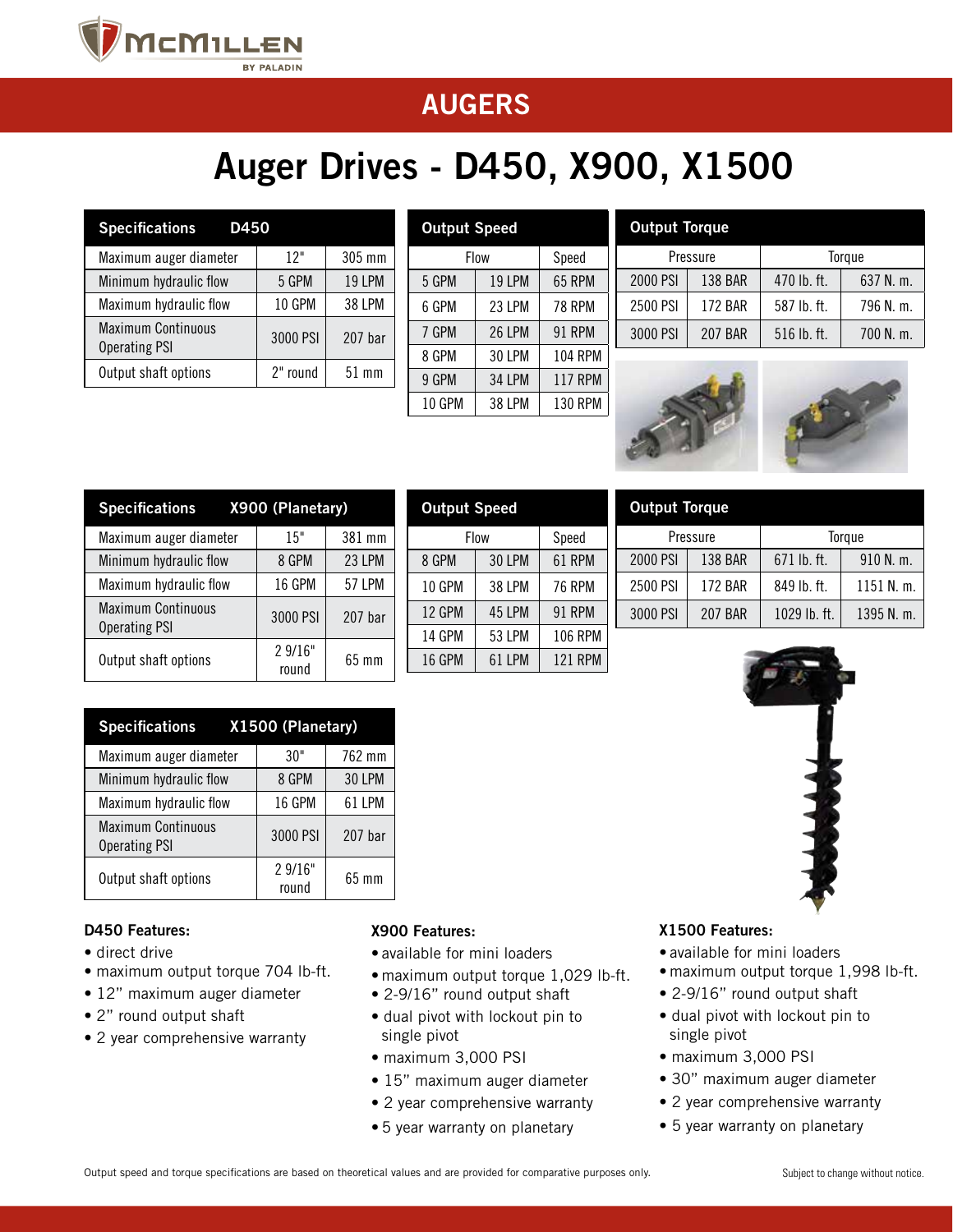

## 75D Series - X975D, X1475D, X1975D, X2475D & X3575

2 Year Comprehensive Warranty • The 75D Series Offers a 5 Year "No Hassle" Planetary Gearbox Warranty

All 75D Series hydraulic motor drives the auger through a sealed planetary gear reduction. The heavy duty all gear design gives these units a long life with minimal maintenance and service costs. 75D Series drive units are completely sealed with all moving components running in oil for total lubrication on a constant basis. All models feature reverse rotation for quick backout when obstructions are encountered.







| <b>Specifications</b><br><b>X975D</b> |                                        |                   |
|---------------------------------------|----------------------------------------|-------------------|
| Maximum auger diameter                | 24"                                    | 610 mm            |
| Minimum hydraulic flow                | 6 GPM                                  | 30 LPM            |
| Maximum hydraulic flow                | <b>15 GPM</b>                          | 57 LPM            |
| Max. Continuous Operating PSI         | 3500 PSI                               | $241$ bar         |
| Output shaft options                  | $2\frac{9}{16}$ " round,<br>and 2" hex | 65 mm,<br>$51$ mm |

| <b>Output Speed</b> |               |               | <b>Output Torque</b> |          |               |              |
|---------------------|---------------|---------------|----------------------|----------|---------------|--------------|
|                     | Flow          | Speed         |                      | Pressure |               | Torque       |
| 6 GPM               | <b>23 LPM</b> | <b>38 RPM</b> | 2000 PSI             | 141 BAR  | 1000 ft. lbs. | $1356$ N. m. |
| 8 GPM               | 30 LPM        | <b>50 RPM</b> | 2500 PSI             | 176 BAR  | 1277 ft. lbs. | 1731 N. m.   |
| <b>10 GPM</b>       | <b>38 LPM</b> | 63 RPM        | 3000 PSI             | 211 BAR  | 1500 ft. lbs. | 2034 N. m.   |
| <b>12 GPM</b>       | 45 LPM        | <b>75 RPM</b> | 3500 PSI             | 241 BAR  | 1713 ft. lbs. | $2330$ N. m. |
| <b>15 GPM</b>       | <b>57 LPM</b> | <b>94 RPM</b> |                      |          |               |              |

| <b>Specifications</b>         | X1475D                                  |                   |
|-------------------------------|-----------------------------------------|-------------------|
| Maximum auger diameter        | 30"                                     | 762 mm            |
| Minimum hydraulic flow        | 10 GPM                                  | <b>38 LPM</b>     |
| Maximum hydraulic flow        | 25 GPM                                  | 95 LPM            |
| Max. Continuous Operating PSI | 3500 PSI                                | 241 har           |
| Output shaft options          | $2 \frac{9}{16}$ " round,<br>and 2" hex | 65 mm.<br>$51$ mm |

| <b>Output Speed</b> |               |               | <b>Output Torque</b> |                |               |            |
|---------------------|---------------|---------------|----------------------|----------------|---------------|------------|
|                     | <b>Flow</b>   | Speed         | Pressure             |                |               | Torque     |
| <b>10 GPM</b>       | <b>38 LPM</b> | <b>40 RPM</b> | 2000 PSI             | <b>138 BAR</b> | 1600 ft. lbs. | 2169 N.m.  |
| <b>12 GPM</b>       | 45 LPM        | 49 RPM        | 2500 PSI             | <b>172 BAR</b> | 2000 ft. lbs. | 2712 N. m. |
| <b>14 GPM</b>       | 53 LPM        | <b>57 RPM</b> | 3000 PSI             | <b>207 BAR</b> | 2377 ft. lbs. | 3223 N. m. |
| <b>15 GPM</b>       | 61 I PM       | 61 RPM        | 3500 PSI             | 241 BAR        | 2630 ft. lbs. | 3577 N. m. |
| 20 GPM              | 76 I PM       | <b>79 RPM</b> |                      |                |               |            |
| 25 GPM              | 95 LPM        | 104 RPM       |                      |                |               |            |

Output speed and torque specifications are based on theoretical values and are provided for comparative purposes only.

Specifications and design are subject to change without notice and without liability, therefore, whenever applicable specifications are in accordance with SAE standards.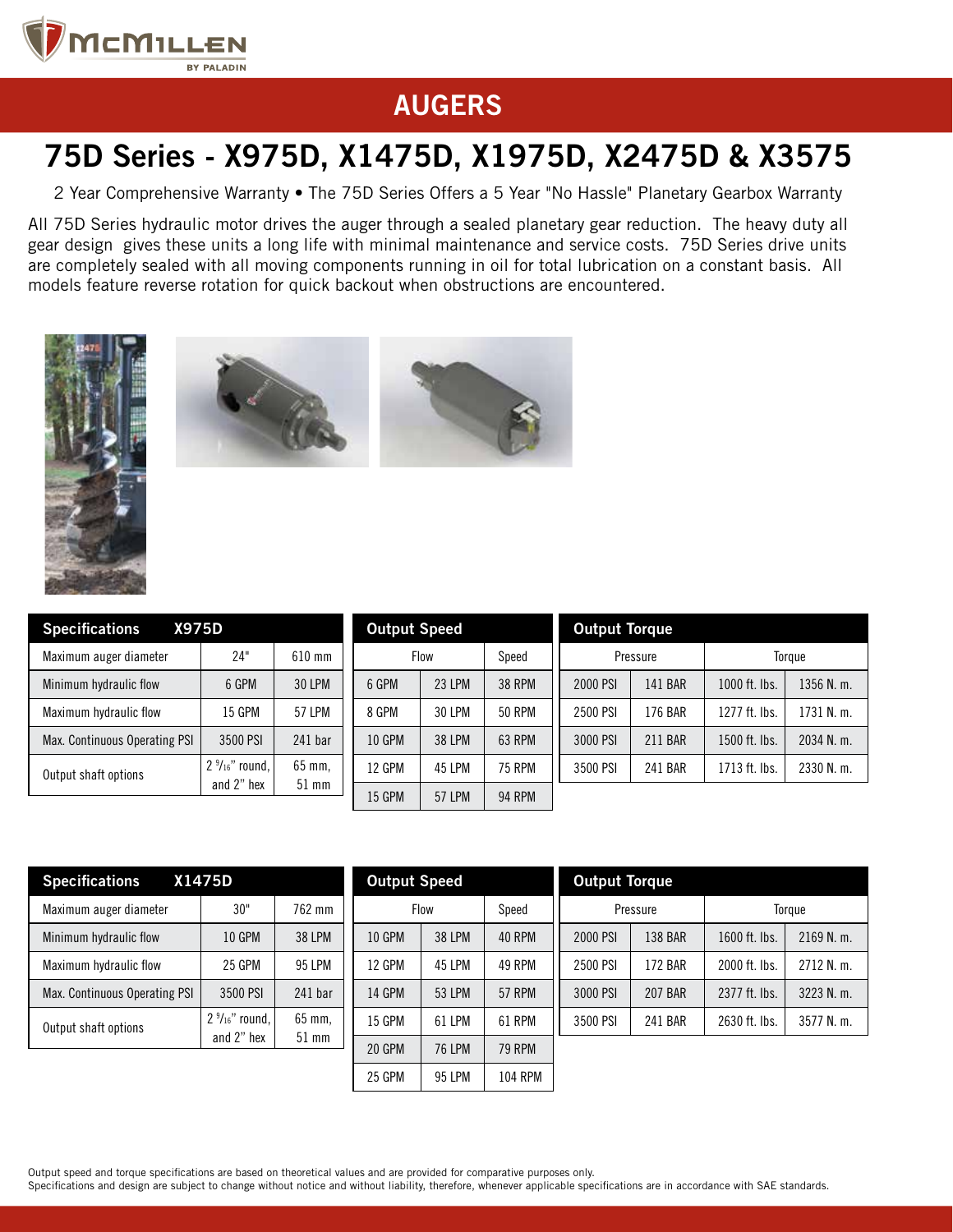## **www.paladinattachments.com**

## 75D Series continued

| <b>Specifications</b>         | X1975D                                  |                   |
|-------------------------------|-----------------------------------------|-------------------|
| Maximum auger diameter        | 36"                                     | 914 mm            |
| Minimum hydraulic flow        | <b>15 GPM</b>                           | <b>57 LPM</b>     |
| Maximum hydraulic flow        | 30 GPM                                  | 114 LPM           |
| Max. Continuous Operating PSI | 3500 PSI                                | $241$ bar         |
| Output shaft options          | $2 \frac{9}{16}$ " round,<br>and 2" hex | 65 mm,<br>$51$ mm |

| <b>Output Speed</b> |                |               | <b>Output Torque</b> |                |               |        |
|---------------------|----------------|---------------|----------------------|----------------|---------------|--------|
|                     | <b>Flow</b>    | Speed         |                      | Pressure       |               | Torque |
| <b>15 GPM</b>       | <b>57 LPM</b>  | <b>53 RPM</b> | 2000 PSI             | 138 BAR        | 1856 ft. lbs. | 25     |
| <b>18 GPM</b>       | 68 LPM         | 63 RPM        | 2500 PSI             | <b>172 BAR</b> | 2328 ft. lbs. | 31     |
| 20 GPM              | <b>76 LPM</b>  | <b>70 RPM</b> | 3000 PSI             | <b>207 BAR</b> | 2769 ft. lbs. | 37     |
| 24 GPM              | 91 LPM         | 84 RPM        | 3500 PSI             | 241 BAR        | 3044 ft. lbs. | 41     |
| 28 GPM              | <b>106 LPM</b> | <b>98 RPM</b> |                      |                |               |        |
| 30 GPM              | 114 LPM        | 106 RPM       |                      |                |               |        |

| <b>Specifications</b><br>X2475D |                                         |                   |  |  |  |  |
|---------------------------------|-----------------------------------------|-------------------|--|--|--|--|
| Maximum auger diameter          | 36"                                     | 914 mm            |  |  |  |  |
| Minimum hydraulic flow          | 20 GPM                                  | <b>76 LPM</b>     |  |  |  |  |
| Maximum hydraulic flow          | 35 GPM                                  | <b>132 LPM</b>    |  |  |  |  |
| Max. Continuous Operating PSI   | 3500 PSI                                | $241$ bar         |  |  |  |  |
| Output shaft options            | $2 \frac{9}{16}$ " round,<br>and 2" hex | 65 mm,<br>$51$ mm |  |  |  |  |

| <b>Output Speed</b> |                |               | <b>Output Torque</b> |                |                |              |
|---------------------|----------------|---------------|----------------------|----------------|----------------|--------------|
| <b>Flow</b>         |                | Speed         | Pressure             |                | Torque         |              |
| 20 GPM              | <b>76 LPM</b>  | <b>56 RPM</b> | 2000 PSI             | <b>138 BAR</b> | $2308$ lb. ft. | 3129 N. m.   |
| 22 GPM              | 83 LPM         | 61 RPM        | 2500 PSI             | 172 BAR        | 2895 lb. ft.   | 3925 N. m.   |
| 24 GPM              | 91 LPM         | 67 RPM        | 3000 PSI             | <b>207 BAR</b> | 3451 lb. ft.   | 4686 N.m.    |
| <b>26 GPM</b>       | 98 LPM         | <b>73 RPM</b> | 3500 PSI             | 241 BAR        | 3821 ft. lbs.  | $5196$ N. m. |
| <b>28 GPM</b>       | 106 LPM        | <b>78 RPM</b> |                      |                |                |              |
| 30 GPM              | <b>114 LPM</b> | 84 RPM        |                      |                |                |              |
| 35 GPM              | 132 LPM        | <b>98 RPM</b> |                      |                |                |              |

| X3575<br><b>Specifications</b> | <b>Output Speed</b> |                    |        | <b>Output Torque</b> |               |          |                |                |            |
|--------------------------------|---------------------|--------------------|--------|----------------------|---------------|----------|----------------|----------------|------------|
| Maximum auger diameter         | 48"                 | $914$ mm           |        | Flow                 | Speed         |          | Pressure       |                | Toraue     |
| Minimum hydraulic flow         | 24 GPM              | <b>76 LPM</b>      | 24 GPM | 91 LPM               | 45 RPM        | 2500 PSI | 172 BAR        | $3566$ lb. ft. | 4834 N. m. |
| Maximum hydraulic flow         | 30 GPM              | 114 LPM            | 27 GPM | 102 LPM              | <b>50 RPM</b> | 3000 PSI | <b>207 BAR</b> | 4279 lb. ft.   | 5801 N.m.  |
| Max. Continuous Operating PSI  | 2500 PSI            | 172 <sub>bar</sub> | 30 GPM | <b>114 LPM</b>       | <b>78 RPM</b> |          |                |                |            |
| Output shaft options           | $2"$ hex            | $51$ mm            |        |                      |               |          |                |                |            |

2516 N. m. 3156 N. m. 3754 N. m. 4140 N. m.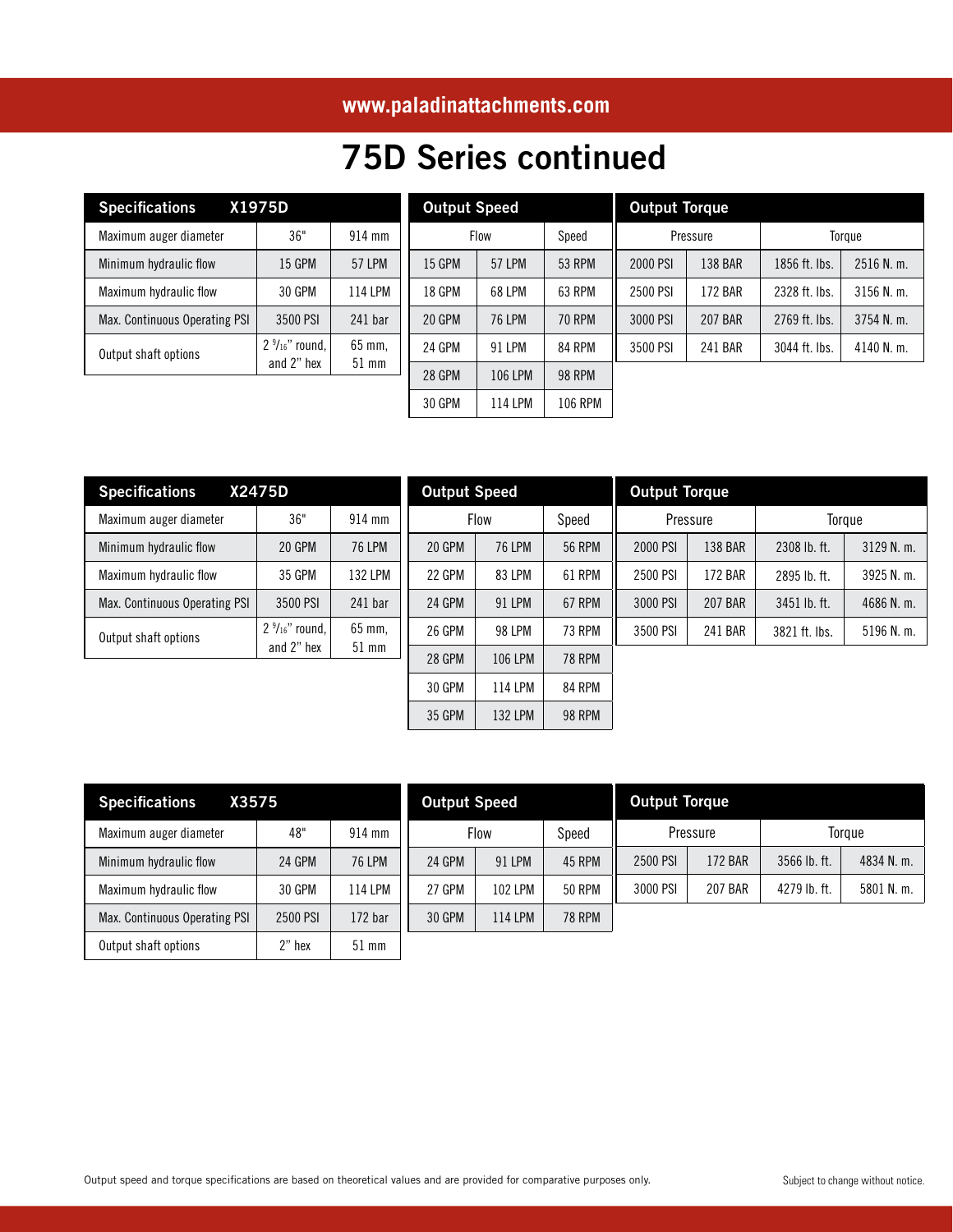

# 2-Speed Drive - 3K2 & 8K2

The 3K2 - 2 speed auger drive offers one drive for maximum productivity in changing soil and job site conditions and up to twice the productivity of single speed drives for less than 20% initial additional investment. Designed for digging fence posts fast - allows for quick clean out and on to the next hole.

| <b>Specifications</b><br>3K <sub>2</sub>            |                          | <b>Output Speed</b> |               |                              | <b>Output Torque</b> |  |          |                              |              |           |
|-----------------------------------------------------|--------------------------|---------------------|---------------|------------------------------|----------------------|--|----------|------------------------------|--------------|-----------|
| Maximum auger diameter                              | 36"                      | $914$ mm            |               | Flow<br>Speed                |                      |  | Pressure |                              | Toraue       |           |
| Minimum hydraulic flow                              | <b>10 GPM</b>            | <b>38 LPM</b>       |               | <b>High Speed/Low Torque</b> |                      |  |          | <b>High Speed/Low Torque</b> |              |           |
| Maximum hydraulic flow                              | 25 GPM                   | 95 LPM              | <b>15 GPM</b> | <b>57 LPM</b>                | <b>59 RPM</b>        |  | 3000 PSI | <b>207 BAR</b>               | 2053 lb. ft. | 2784 N.m. |
| <b>Maximum Continuous</b>                           | 3000 PSI                 | 207 <sub>bar</sub>  | 20 GPM        | <b>76 LPM</b>                | <b>81 RPM</b>        |  | 3000 PSI | <b>207 BAR</b>               | 2053 lb. ft. | 2784 N.m. |
| Operating PSI                                       |                          |                     |               | Low Speed/High Torque        |                      |  |          | <b>Low Speed/High Torque</b> |              |           |
| Output shaft options<br>(manual and electric shift) | $2\frac{9}{16}$ " round, | 65 mm.              | <b>15 GPM</b> | <b>57 LPM</b>                | <b>37 RPM</b>        |  | 3000 PSI | <b>207 BAR</b>               | 2923 lb. ft. | 3963 N.m. |
| available)                                          | and 2" hex               | $51$ mm             | 20 GPM        | <b>76 LPM</b>                | 48 RPM               |  | 3000 PSI | <b>207 BAR</b>               | 2923 lb. ft. | 3963 N.m. |





| <b>Specifications</b><br>8K2            |               |
|-----------------------------------------|---------------|
| Maximum auger diameter                  | 48"           |
| Minimum hydraulic flow                  | <b>30 GPM</b> |
| Maximum hydraulic flow                  | 45 GPM        |
| <b>Maximum Continuous Operating PSI</b> | 3800 PSI      |
| Output shaft options                    | $2.5"$ hex    |

| <b>Output Speed</b> |               |               |                   |  |  |  |  |
|---------------------|---------------|---------------|-------------------|--|--|--|--|
|                     | Low Speed     |               | <b>High Speed</b> |  |  |  |  |
| Flow                | Speed         | Flow          | Speed             |  |  |  |  |
| <b>30 GPM</b>       | <b>33 RPM</b> | <b>30 GPM</b> | 49 RPM            |  |  |  |  |
| 35 GPM              | <b>38 RPM</b> | 35 GPM        | <b>57 RPM</b>     |  |  |  |  |
| 45 GPM              | 49 RPM        | 45 GPM        | <b>73 RPM</b>     |  |  |  |  |

| <b>Output Torque</b> |                |                   |              |  |  |  |
|----------------------|----------------|-------------------|--------------|--|--|--|
|                      | Low Speed      | <b>High Speed</b> |              |  |  |  |
| Pressure             | Torque         | Pressure          | Torque       |  |  |  |
| 3500 PSI             | $9092$ lb. ft. | 3500 PSI          | 6061 lb. ft. |  |  |  |
| 3770 PSI             | 9793 lb. ft.   | 3770 PSI          | 6529 lb. ft. |  |  |  |
| 5000 PSI             | 9793 lb. ft.   | 5000 PSI          | 6529 lb. ft. |  |  |  |



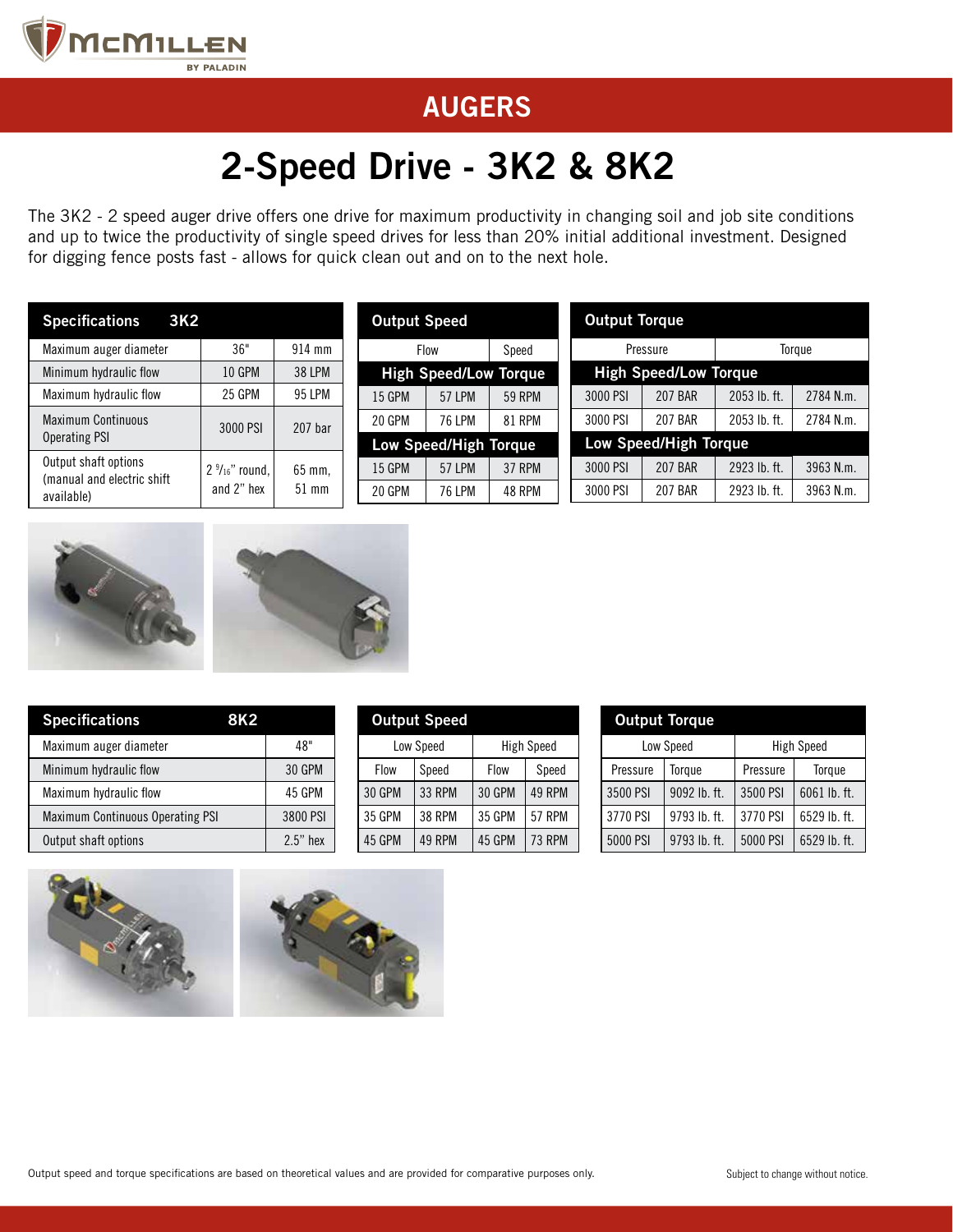#### **www.paladinattachments.com**

Output Speed

## High Flow High HP - X4075, X4575, X5075, X6075 & X8075

Flow | Speed 24 GPM | 59 RPM 28 GPM 78 RPM 30 GPM 98 RPM 32 GPM 78 RPM

| <b>Specifications</b><br><b>X4075</b>   |          |
|-----------------------------------------|----------|
| Maximum auger diameter                  | 48"      |
| Minimum hydraulic flow                  | 24 GPM   |
| Maximum hydraulic flow                  | 32 GPM   |
| <b>Maximum Continuous Operating PSI</b> | 4000 PSI |
| Maximum Working Back Pressure           | 300 PSI  |
| Output shaft options                    | $2"$ hex |

| z nex    |
|----------|
|          |
|          |
| 48"      |
| 22 GPM   |
| 36 GPM   |
| 4000 PSI |
| 300 PSI  |
| $2"$ hex |
| $X4575*$ |

| <b>Specifications</b>                   | X5075    |
|-----------------------------------------|----------|
| Maximum auger diameter                  | 48"      |
| Minimum hydraulic flow                  | 28 GPM   |
| Maximum hydraulic flow                  | 40 GPM   |
| <b>Maximum Continuous Operating PSI</b> | 3500 PSI |
| <b>Maximum Working Back Pressure</b>    | 300 PSI  |
| Output shaft options                    | $2"$ hex |

| <b>Specifications</b>                   | X6075    |
|-----------------------------------------|----------|
| Maximum auger diameter                  | 48"      |
| Minimum hydraulic flow                  | 30 GPM   |
| Maximum hydraulic flow                  | 53 GPM   |
| <b>Maximum Continuous Operating PSI</b> | 3500 PSI |
| <b>Maximum Working Back Pressure</b>    | 300 PSI  |
| Output shaft options                    | $2"$ hex |

| <b>Specifications</b><br><b>X8075</b>   |           |
|-----------------------------------------|-----------|
| Maximum auger diameter                  | 48"       |
| Minimum hydraulic flow                  | 36 GPM    |
| Maximum hydraulic flow                  | 54 GPM    |
| <b>Maximum Continuous Operating PSI</b> | 3500 PSI  |
| Maximum Working Back Pressure           | 300 PSI   |
| Output shaft options                    | $2$ " hex |

| <b>Output Speed</b> |               |  |  |  |  |
|---------------------|---------------|--|--|--|--|
| Flow                | Speed         |  |  |  |  |
| 30 GPM              | 51 RPM        |  |  |  |  |
| 42 GPM              | <b>72 RPM</b> |  |  |  |  |
| 53 GPM              | <b>90 RPM</b> |  |  |  |  |
|                     |               |  |  |  |  |

| <b>Output Speed</b>     |               |  |  |  |
|-------------------------|---------------|--|--|--|
| Flow                    | Speed         |  |  |  |
| 30 GPM                  | 51 RPM        |  |  |  |
| 42 GPM                  | <b>72 RPM</b> |  |  |  |
| 53 GPM<br><b>90 RPM</b> |               |  |  |  |
|                         |               |  |  |  |

| <b>Output Torque</b> |                |              |              |
|----------------------|----------------|--------------|--------------|
|                      | Pressure       |              | Torque       |
| 2500 PSI             | 172 BAR        | 4531 lb. ft. | 6143 N. m.   |
| 3000 PSI             | 207 BAR        | 5437 lb. ft. | 7372 N. m.   |
| 3500 PSI             | <b>241 BAR</b> | 6343 lb. ft. | $8600$ N. m. |

| <b>Output Speed</b> |        |  |  |  |
|---------------------|--------|--|--|--|
| Flow                | Speed  |  |  |  |
| 36 GPM              | 42 RPM |  |  |  |
| 45 GPM              | 53 RPM |  |  |  |
| 54 GPM<br>64 RPM    |        |  |  |  |
|                     |        |  |  |  |

| <b>Output Torque</b> |                |              |               |  |
|----------------------|----------------|--------------|---------------|--|
| Pressure             |                |              | Torque        |  |
| 2500 PSI             | <b>172 BAR</b> | 6493 lb. ft. | 8803 N.m.     |  |
| 3000 PSI             | 207 BAR        | 7791 lb. ft. | $10563$ N. m. |  |
| 3500 PSI             | 241 BAR        | 9090 lb. ft. | 12324 N. m.   |  |

| <b>Output Torque</b> |                |              |            |
|----------------------|----------------|--------------|------------|
| Pressure             |                |              | Torque     |
| 2500 PSI             | 172 BAR        | 3260 lb. ft. | 4420 N. m. |
| 3000 PSI             | 207 BAR        | 4345 lb. ft. | 5891 N.m.  |
| 3500 PSI             | <b>241 BAR</b> | 5096 lb. ft. | 6909 N. m. |

\*No Case Drain required

Output Torque

|  | <b>Output Speed</b> |               |
|--|---------------------|---------------|
|  | Flow                | Speed         |
|  | <b>22 GPM</b>       | <b>43 RPM</b> |
|  | 36 GPM              | 71 RPM        |
|  |                     |               |

Output Speed

Flow Speed 28 GPM | 59 RPM 34 GPM 72 RPM 40 GPM 85 RPM

|              |              | <b>Output Torque</b> |          |  |  |
|--------------|--------------|----------------------|----------|--|--|
| Torque       |              | Pressure             |          |  |  |
| 4278 N. m.   | 3155 lb. ft. | <b>172 BAR</b>       | 2500 PSI |  |  |
| $5133$ N. m. | 3786 lb. ft. | <b>207 BAR</b>       | 3000 PSI |  |  |
| 5989 N. m.   | 4417 lb. ft. | 241 BAR              | 3500 PSI |  |  |
| 6844 N.m.    | 5048 lb. ft. | 207 BAR              | 3000 PSI |  |  |
|              |              |                      |          |  |  |

Pressure | Torque 3000 PSI | 207 BAR | 4660 lb. ft. | 6318 N. m. 3500 PSI | 241 BAR | 5437 lb. ft. | 7371 N. m.

| Output speed and torque specifications are based on theoretical values and are provided for comparative purposes only. |  |
|------------------------------------------------------------------------------------------------------------------------|--|
|------------------------------------------------------------------------------------------------------------------------|--|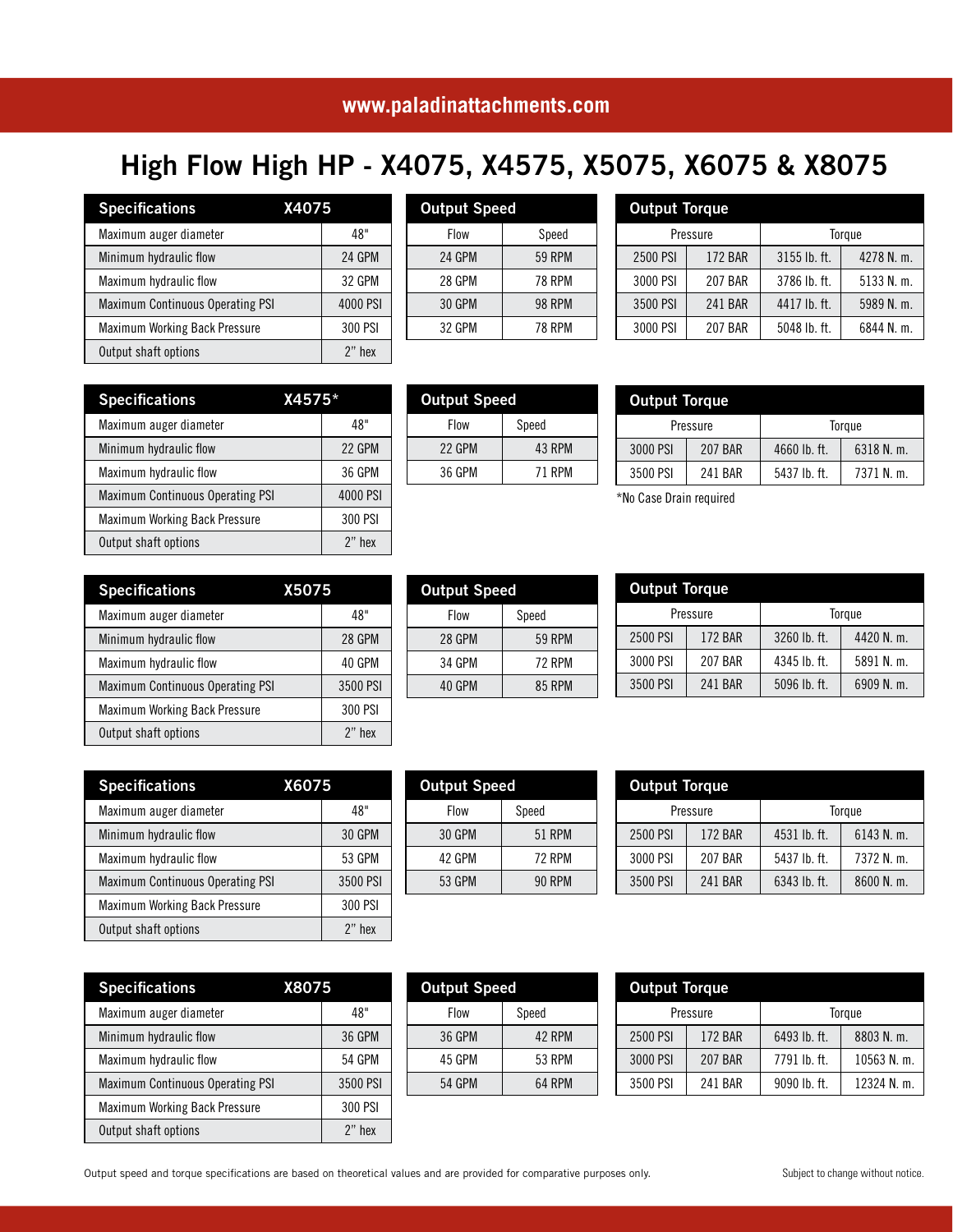

| <b>Specifications - HDC</b> |                       |                |  |
|-----------------------------|-----------------------|----------------|--|
| IN                          | <b>Diameter</b><br>MМ |                |  |
| 6"                          | 152                   | $\overline{2}$ |  |
| 8"                          | 203                   | 4              |  |
| 9"                          | 229                   | 4              |  |
| 10"                         | 254                   | 4              |  |
| 12"                         | 305                   | 4              |  |
| 15"                         | 381                   | 6              |  |
| 16"                         | 406                   | 6              |  |
| 18"                         | 457                   | 6              |  |
| 20"                         | 508                   | 6              |  |
| 24"                         | 610                   | 8              |  |
| 30"                         | 762                   | 10             |  |
| 36"                         | 914                   | 12             |  |

| <b>Specifications - HDF</b> |                       |                     |  |
|-----------------------------|-----------------------|---------------------|--|
| IN                          | <b>Diameter</b><br>MМ | <b>Tooth</b><br>QTY |  |
| 4"                          | 102                   | <b>NA</b>           |  |
| 6"                          | 152                   | $\overline{2}$      |  |
| 8"                          | 203                   | $\overline{2}$      |  |
| 9"                          | 229                   | 3                   |  |
| 10"                         | 254                   | 3                   |  |
| 12"                         | 305                   | 4                   |  |
| 15"                         | 381                   | 5                   |  |
| 16"                         | 406                   | 5                   |  |
| 18"                         | 457                   | 6                   |  |
| 20"                         | 507                   | 6                   |  |
| 24"                         | 610                   | 8                   |  |
| 30"                         | 762                   | 9                   |  |
| 36"                         | 914                   | 11                  |  |

| <b>Specifications - HTF</b> |                       |                     |                      |  |  |
|-----------------------------|-----------------------|---------------------|----------------------|--|--|
| ΙN                          | <b>Diameter</b><br>MМ | <b>Tooth</b><br>QTY | Auger<br><b>Size</b> |  |  |
| 18"                         | 457                   |                     | 4'                   |  |  |
| 24"                         | 610                   | 10                  | $4^{\circ}$          |  |  |
| 30"                         | 762                   | 11                  | 4'                   |  |  |
| 36"                         | 914                   | 13                  | $4^{\circ}$          |  |  |
| 42"                         | 1067                  | 15                  | 4'                   |  |  |
| 48"                         | 1219                  | 17                  | Δ'                   |  |  |







## HEAVY DUTY - HDC STYLE AUGERS

These Augers are made for difficult ground conditions, compacted soils, heavy clay, frozen ground and fracturable rock. The HDC Augers feature heavy duty cast steel boring head, hardened drive-in gage (outside) and wisdom (inside) teeth. Equipped with hardened fishtail point and heavy-duty, double flighting.

• 2 year warranty

## MEDIUM DUTY - HDF STYLE AUGERS

These Augers are made for light to moderate ground conditions. The HDF augers feature a fabricated boring head with hardened bolt-on gage (outside) and wisdom (inside) teeth, as well as a hardened fishtail point. These augers also are equipped with heavyduty double flighting.

• 2 year warranty

## HEAVY DUTY - HTF STYLE AUGERS

These Augers are made for tree and shrub planting. The HTF augers have a 2" diameter design with a fabricated boring head and hardened bold-on gauge (outside) and wisdom (inside) teeth. Augers also come equipped with a hardened fishtail point and heavy-duty double flighting.

• 2 year warranty

A

| Specifications 18" 24" |     |     | 30" | 36" | 42" | 48"              |
|------------------------|-----|-----|-----|-----|-----|------------------|
| A Overall              | 48" | 48" | 48" | 48" | 48" | 48"              |
| <b>B</b> Flighting     | 18" | 12" | 15" | 18" | 11" | 12 <sup>11</sup> |
| C Flighting            | 7"  | 12" | 8"  | 6"  | 6"  | 6"               |
| D Pilot Dia.           | 9"  | 12" | 15" | 18" | 18" | 24"              |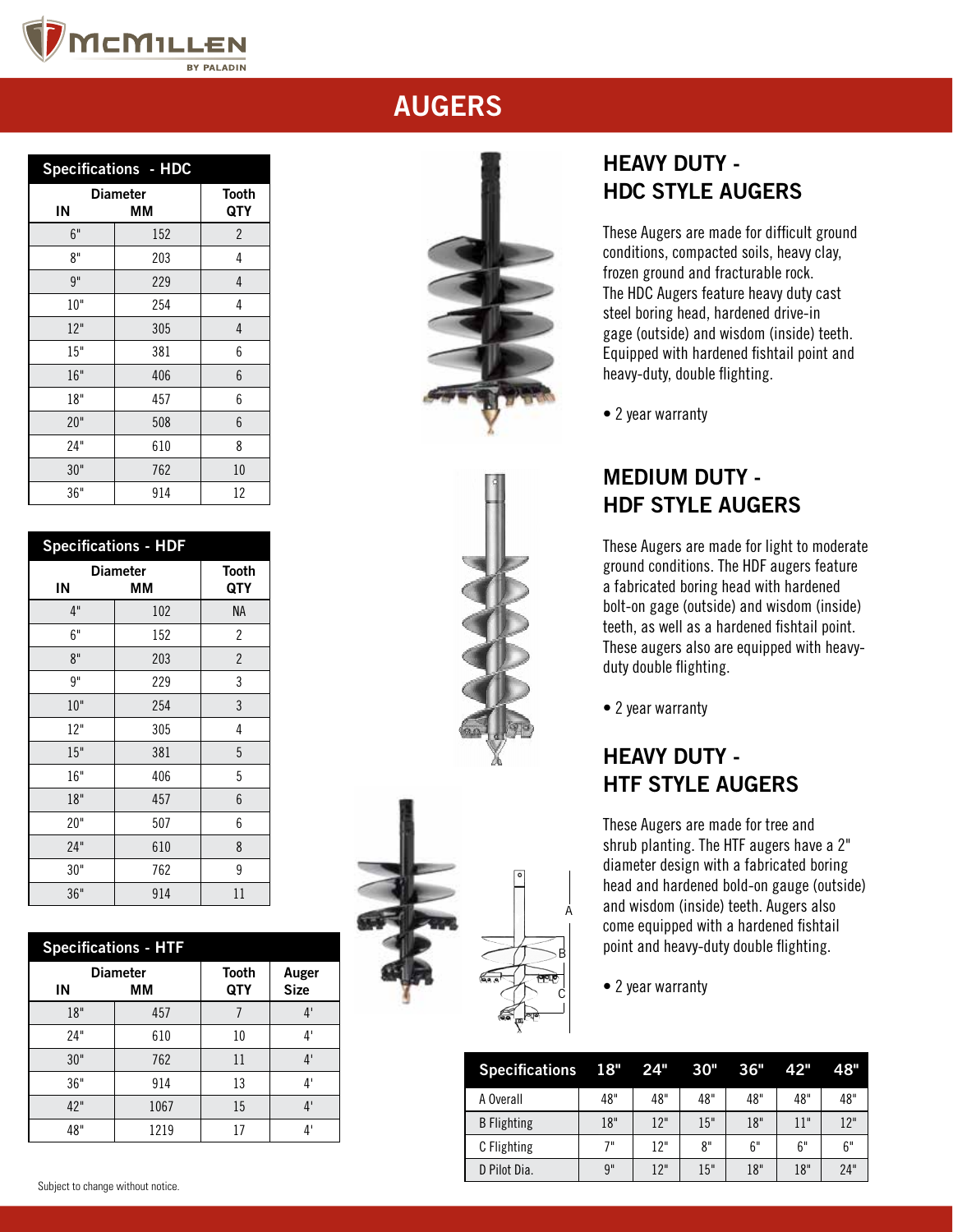#### **www.paladinattachments.com**

| <b>Specifications</b> |                     |    |  |  |  |
|-----------------------|---------------------|----|--|--|--|
| <b>Diameter</b><br>IN | <b>Tooth</b><br>QTY |    |  |  |  |
| 6"                    | ΜМ<br>152           | 6  |  |  |  |
| 9"                    | 229                 | 8  |  |  |  |
| 10"                   | 254                 | 8  |  |  |  |
| 12"                   | 305                 | 12 |  |  |  |
| 16"                   | 406                 | 16 |  |  |  |
| 18"                   | 457                 | 18 |  |  |  |
| 20"                   | 508                 | 20 |  |  |  |
| 24"                   | 610                 | 24 |  |  |  |
| 30"                   | 762                 | 30 |  |  |  |
| 36"                   | 914                 | 36 |  |  |  |

|     | <b>Specifications</b> |                            |                |                   |  |  |
|-----|-----------------------|----------------------------|----------------|-------------------|--|--|
| ΙN  | <b>Diameter</b><br>ΜМ | <b>Flighting</b><br>Length | Tooth<br>QTY   | Overall<br>Length |  |  |
| 8"  | 203                   | 40" or 60"                 | $\mathcal{P}$  | 103"              |  |  |
| 9"  | 229                   | 40" or 60"                 | $\overline{2}$ | 103"              |  |  |
| 10" | 254                   | 40" or 60"                 | $\overline{2}$ | 103"              |  |  |
| 12" | 305                   | 40" or 60"                 | 4              | 103"              |  |  |
| 14" | 325                   | 40" or 60"                 | 4              | 103"              |  |  |
| 16" | 406                   | 40" or 60"                 | 4              | 103"              |  |  |
| 18" | 457                   | 40" or 60"                 | 6              | 103"              |  |  |
| 20" | 508                   | 40" or 60"                 | 6              | 103"              |  |  |
| 24" | 610                   | 40" or 60"                 | $\overline{7}$ | 103"              |  |  |
| 30" | 762                   | 40" or 60"                 | 8              | 103"              |  |  |
| 36" | 914                   | 40" or 60"                 | 8              | 103"              |  |  |





#### ROCK AUGERS - BULLET TOOTH STYLE

These Augers are made for solid, fracturable rock, frozen ground, asphalt and compacted soils. These rock augers feature bullet style teeth and a fabricated boring head, as well as heavy-duty single flighting. This auger comes in 2" hexagon collar only and is available in 4' length. The auger has a .75" thick bottom flight and a hardface outer edge.

• 2 year warranty

#### HEAVY DUTY - MDC STYLE AUGERS

These Augers are made for difficult ground conditions, compacted soils, heavy clay, asphalt, frozen ground, and fracturable rock. The MDC augers feature a fabricated boring head with bolt-on gage and wisdom teeth. Standard or carbide teeth and point and wear components are available for this auger. Equipped with heavy-duty .3125" thick flighting and heavy-duty center shaft, 3.75" tubing x .3125" wall. Collars are available in 2.5" hexagon and 2.625" hexagon styles.

• 2 year warranty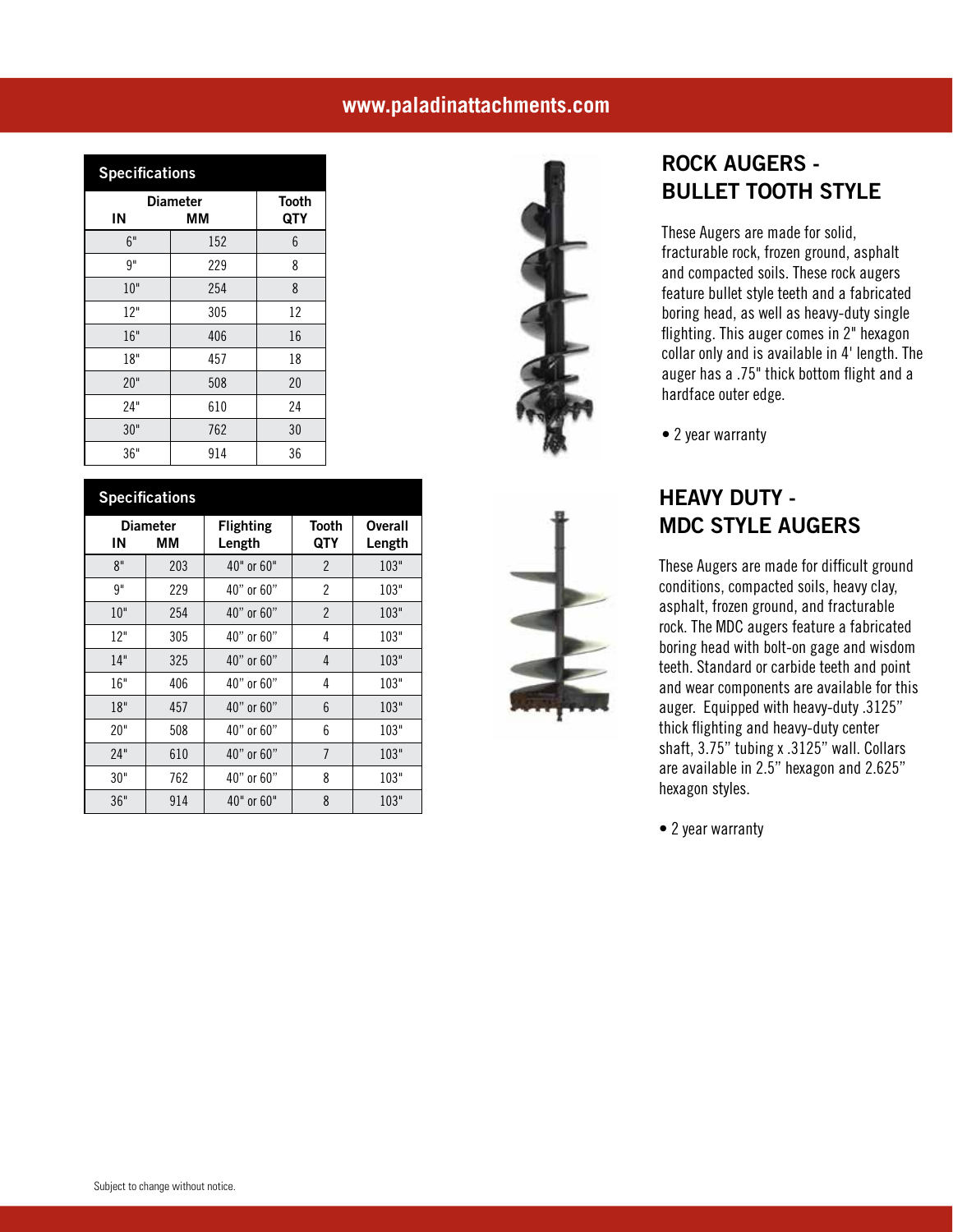

| <b>Specifications</b>    |         |    |                            |             |    |  |
|--------------------------|---------|----|----------------------------|-------------|----|--|
| <b>Output Shaft Size</b> |         |    | <b>Collar Opening Size</b> |             |    |  |
| ΙN                       | Type    | ΜМ | ΙN                         | <b>Type</b> | ΜМ |  |
| 2"                       | Hexagon | 50 | 2"                         | Round       | 51 |  |
| 2.5625"                  | Round   | 65 | 7"                         | Round       | 51 |  |
| 2"                       | Hexagon | 51 | 2.5625"                    | Round       | 65 |  |
| 2.5625"                  | Round   | 65 | 7"                         | Hexagon     | 51 |  |
| 2"                       | Hexagon | 51 | 2"                         | Hexagon     | 51 |  |

| <b>Specifications</b> |           |                |         |                |                 |                  |
|-----------------------|-----------|----------------|---------|----------------|-----------------|------------------|
| Ext. Length           |           | 2 <sup>n</sup> | 2.5625" | 2"             | 2.5"            | 2.5625"          |
| IN                    | <b>MM</b> | round          | round   | hex            | hex             | hex              |
| 12"                   | 305       | R <sub>2</sub> | R256    | H <sub>2</sub> |                 |                  |
| 18"                   | 457       | R2             | R256    | H <sub>2</sub> |                 |                  |
| 24"                   | 610       | R <sub>2</sub> | R256    | H <sub>2</sub> |                 |                  |
| 48"                   | 1219      | R <sub>2</sub> | R256    | H2             |                 |                  |
| 72"                   | 1829      | R <sub>2</sub> | R256    | H <sub>2</sub> | H <sub>25</sub> | H <sub>265</sub> |
| ∩<br>le ol            |           |                |         |                |                 |                  |

| <b>Specifications</b> |           |                |                  |                |                 |                  |
|-----------------------|-----------|----------------|------------------|----------------|-----------------|------------------|
| Ext. Length           |           | 2"             | 2.5625"          | 2"             | 2.5"            | 2.5625"          |
| IN                    | <b>MM</b> | round          | round            | hex            | hex             | hex              |
| 12"                   | 305       | R <sub>2</sub> | R <sub>256</sub> | H2             |                 |                  |
| 18"                   | 457       | R <sub>2</sub> | R <sub>256</sub> | H2             |                 |                  |
| 24"                   | 610       | R <sub>2</sub> | R <sub>256</sub> | H <sub>2</sub> |                 |                  |
| 48"                   | 1219      | R <sub>2</sub> | R <sub>256</sub> | H <sub>2</sub> |                 |                  |
| 72"                   | 1829      | R <sub>2</sub> | R <sub>256</sub> | H <sub>2</sub> | H <sub>25</sub> | H <sub>265</sub> |

 $\overline{\circ}$ 

 $\overline{O}$ 



 $\overline{\circ}$ 

 $\overline{\circ}$ 

 $\circ$ 

Adapters couple McMillen Drive Units to competitive augers or McMillen Augers to

AUGER ADAPTERS

competitive drive units. Determine drive unit output shaft and collar opening sizes and types (round or hexagon) to select proper adapter.

## FIXED LENGTH AUGER EXTENSIONS

Fixed length auger extensions extend the augers digging depth to exactly the length of the extension. McMillen Fixed Length Extensions are available with 2" round, 2.5625" round, 2" hexagon, 2.5" hexagon or 2.625" hexagon collars. These extensions do not store within the auger.

#### VARIABLE LENGTH AUGER EXTENSIONS

Variable length auger extensions store inside the center tube of the augers that are 10" diameter or larger. Extension increments are every 6" on 12" through 24" extensions and every 12" on 48" 72" extensions. Variable length extensions are available with 2" round, 2.5625" round, 2" hexagon, 2.5 hexagon, or 2.5625" hexagon collars.



Subject to change without notice.